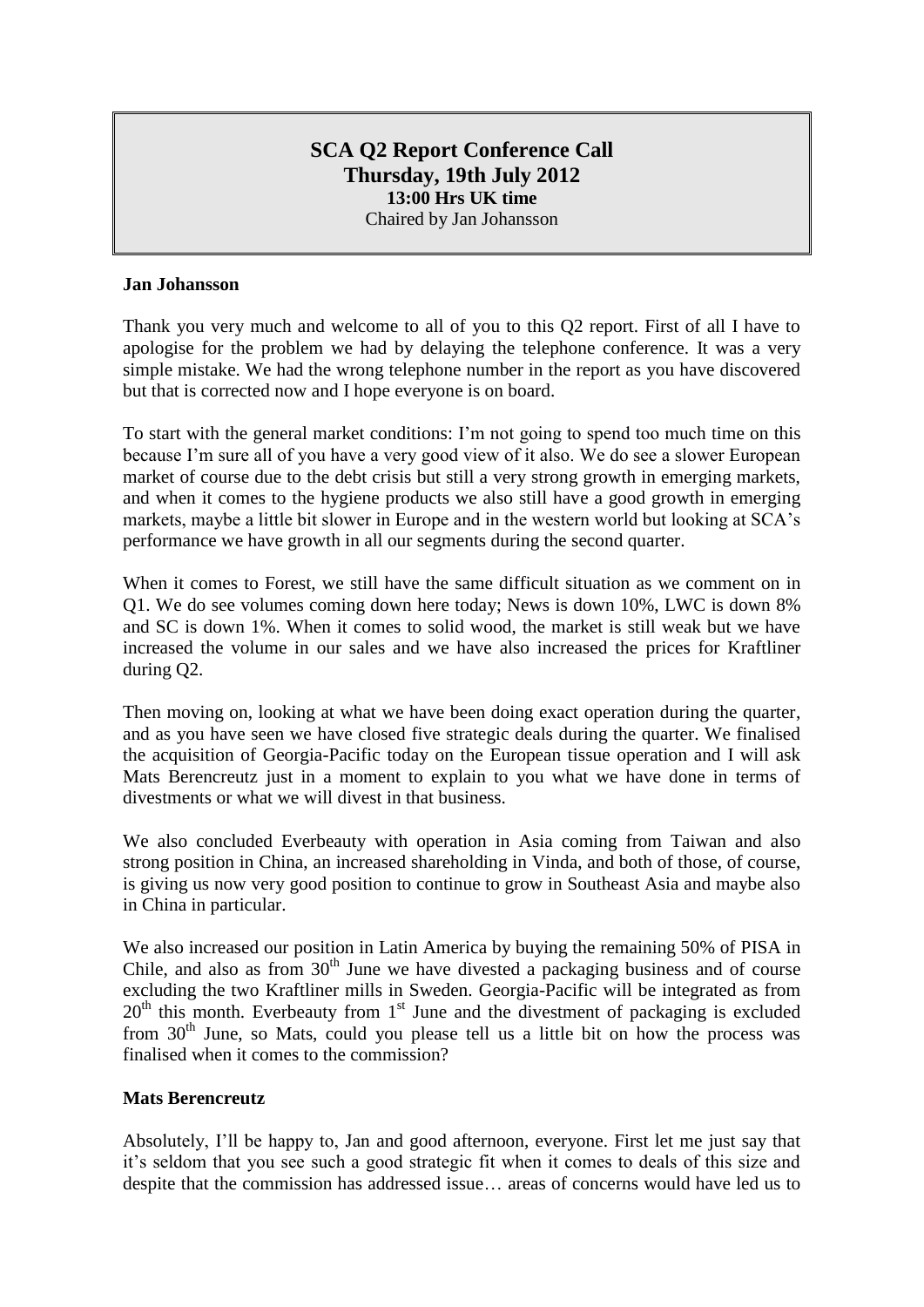a remedy package which I will go through, but let me first start with the good news that what the deal did not require any divestments in, and that is the whole away from home where we have an exceptionally good fit with the Georgia-Pacific operations are very strong in geographical areas where we are less strong, and also on the consumer side; we have the French consumer market where we have the brand, Lotus, which you can consider as an icon brand, and reason being of course SCA's soft… relative soft branded position here in France.

So the concerns addressed by the commission are really divided into three different blocks. When it comes to the consumer tissue branded business it was in UK, a small part in Holland and also a minor part in Belgium. When it comes to the retailer brand business I will say in the UK, and also when it comes to Scandinavia it was retail brand business that led to some concerns.

All these three blocks are also… should include production capacity so hence we have offered for the UK and Benelux branded business the mill of Horwich and for the retail business we have a site in south Wales in Bridgend and in Scandinavia we have also linked that to one of our mills that we have in Norway in Drammen so totally this is about 100,000 tons and a value of approximately  $\epsilon$ 200 million in sales.

### **Jan Johansson**

Thank you, and it is mainly in line with what we had expected when we concluded the deal with Georgia-Pacific and it will not have any negative impact on the synergies that we have communicated.

So coming back to the quarter we compared to Q2, we have a sales increase overall in the company and we have the hygiene business higher volume and higher prices and a very good growth in emerging markets; personal care is growing by 20% and tissue by 17% and we haven't seen any down trading in Europe and we still see very stable volume when it comes to hygiene and our sales.

Forest though, as I said, we see both lower volumes and lower prices and overall we have an increase in EBIT of 16% compared to Q2 last year. As you can see also on page five we have improved the EBIT margin from 8.9% to 10.4%. We are improving our operational cash flow and of course after divesting packaging we are on a debt equity ratio of 0.41 and that will be after finalizing of GP 0.61, and as you know we have a sort of a running target of 0.7 for the group.

Looking at the development Q1 to Q2 we also have sales increase of 4% and we're improving the EBIT by 15%. Personal care also substantially improving by 17% and that's both higher volumes and maybe more importantly, improved product mix. Tissue is also higher volumes and lower energy costs but we also see higher raw material cost in tissue, and that is mainly currency impact. We actually have had an increase of pulp with 8% compared to Q1 and that is mainly the weaker euro since we are buying most of our raw material in dollars.

But Forest is also improving EBIT compared to Q1. You remember that we had some problems with the storm that increased the cost of harvesting and that has now been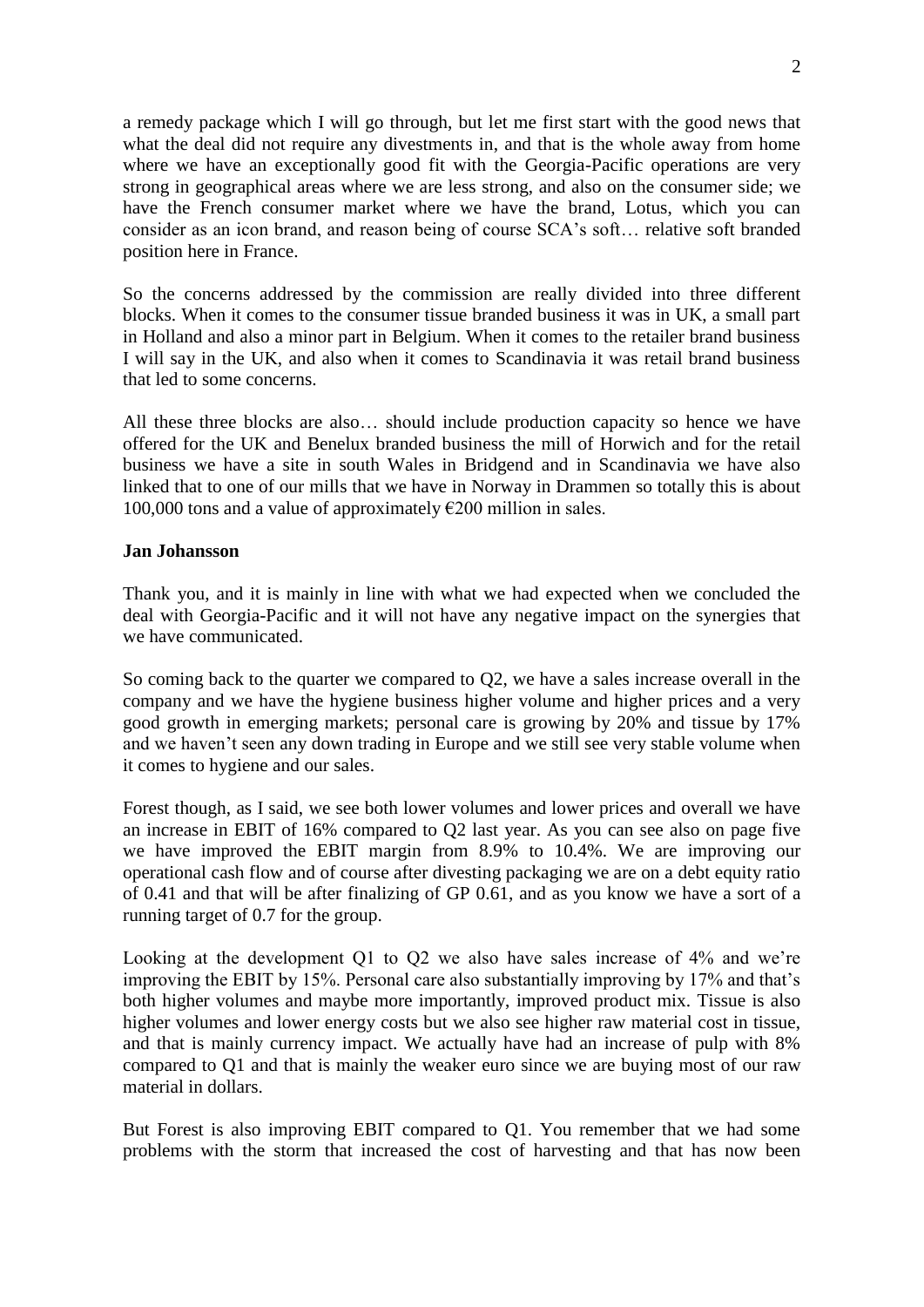mostly taken care of and we are more in normal operational situation in the Forest operation.

Going into Personal Care we are improving the margin from 9.5 to 12% compared to Q2 last year, a sales increase like for like of 10%, incontinence care is growing very nicely by 9%. Also Baby, you know, subject for discussion, we now see the positive impact of all the structure we were doing in Europe including new contracts that we also have in Europe so that is going exactly as planned.

Feminine care is growing also and as I said earlier the emerging markets with a figure of 20%. We have an EBIT increase of 41% if we exclude among other things the Australian business and currencies, and we have high volumes, better products' mix but we also see the cost saving programmes that we are running are kicking into Personal care and also coming in gradually into the Tissue operation.

We also had some lower raw material cost compared to Q2 last year. Tissue: we have improved the margin from 7% to 10.8%. We have like for like a sales increase of 4%, Consumer tissue growing by 5%, Away-from-home by 2% and emerging market with good 17%. We also have an increase in EBIT here of 53% and if you take excluding also the currency into this it's 45% increase in EBIT.

We have managed to increase prices compared to last year and we have a better product mix but also lower raw material cost and some of the cost saving is gradually coming in to the operation. What we can see; some impact of the European crisis in the very south of Europe in Away-from-home. It's nothing dramatically but we see a slower development on the market in south when it comes to maybe travelling, restaurants, etc, but the rest of Europe is doing fine.

Back to Forest, and looking at the consumption on the market Q2 to Q2, we have a similar pattern as we had year to date, the Newsprint is down 10%, LWC are down 12% and SC is down 6% on an overall market situation, and we also have a decrease of sales and then slightly lower volume. We had a record production, if you remember, Q2 last year and it's difficult to have a record production every quarter. Solid-wood is flat. We see higher volume but still pressure on prices mainly due to an over production.

Kraftliner Q2 to Q2 is both… so it's lower prices but higher volume and as I said the Q1 to Q2 we have increased the Kraftliner of prices and there will be more increase coming through during the year. It has been announced from our competitors both 40 and  $\epsilon$ 50 price increases and of course we will increase our prices at the same time.

But overall and EBIT increase of 34% and that are lower prices and also higher raw material costs.

So with that, operator, I will open up for questions.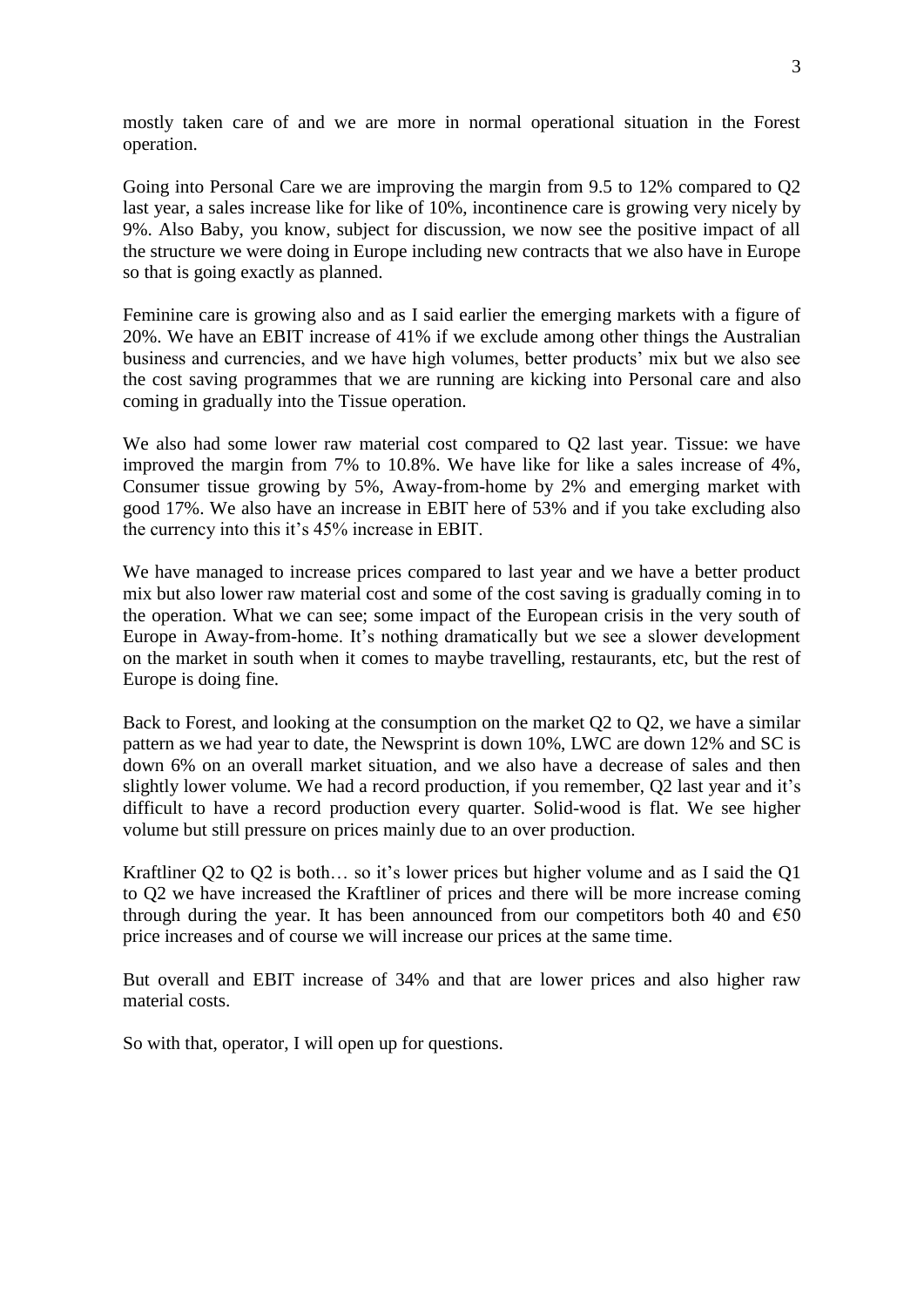## **Questions and Answers**

## *Johan Sjöberg – Carnegie*

*Thank you very much, yes, coming back also to the Georgia-Pacific acquisition can you say something about margins in Georgia-Pacific, how that is… has been developing since you announced the deal in November last year?*

Yes, they have a positive development when it comes to volume. They have not been able to improve the margins in the same way as we have improved in SCA so they are on a similar or slightly higher than we… than when we communicated the deal and it's not a surprise when you have an operation for sales for such a long time that you may see maybe less aggressiveness when it comes to pricing. The positive of that side is, of course, that now when we have it we can do it in their operations also.

*So you… the last time I heard anything about margins, it was the 2010 margins and then you… they were lining with yield 7.6%. Should we calculate that they're round about 8% right now?*

They are lower than ours but higher than we communicated 2010 so we're immediately day one when we include this in the business there will be a slight dilution on the tissue margin but it's also much smaller business. This will not be substantial so you are in the right ballpark.

*Okay, great. Just looking at the one-offs coming here, how… when will you see the oneoffs kicking in there from this acquisition? Will it already coming to three and how long will it continue would you say?*

No, I think that you will probably see any substantial coming in the beginning of next year.

*Okay, so early 2013.*

Yes, nothing in Q3 anyway.

*Okay, and also…*

I was just going to say what we've said when it comes to the synergies, that's a programme that would run over two to three years.

*And when will we see the main impact on that one would you say?*

Over the next two to three years.

*All right, thanks. Another question, looking at the European tissue market also, I mean raw material of course in terms of pulp costs have come down, I mean energy prices have come down. What is the current atmosphere among your customers? How much are they pushing for price decreases right now?*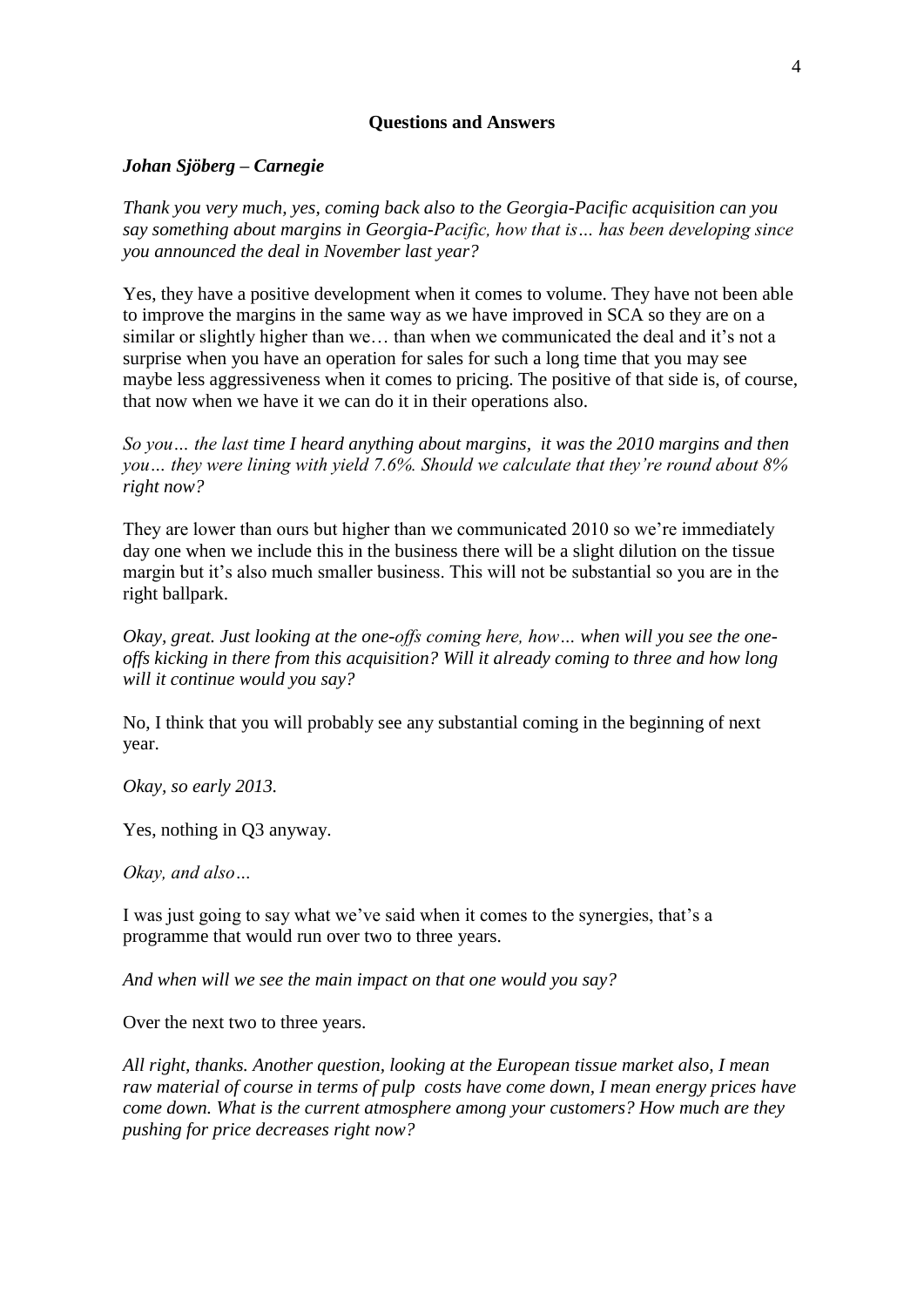Sorry, pulp prices have actually come up with 8% due to the currency since we are buying in dollar and we are selling in Euro and I mean the atmosphere is… it's nothing different from what we experience every day in the past. There is always competition but there's nothing changed due to the pulp prices in dollars since everyone is aware and that is actually more expensive in Euro.

*So pulp prices… as you see it, prices near term will be flat basically?*

Well, I... if we continue with the current situation we have today we do see a need for an increased prices during the second half year since we are living in the Euro world and not in a dollar world from this perspective.

*All right, and also just looking at the personal care business, is the full effect from the baby diaper restructuring now in your figures or do you see more positive impact from that during the second half?*

It's mainly in the figures now, yes.

*Okay, great, thank you very much.*

Thank you.

## *Oskar Lindström – Danske Bank*

*Yes, hello, this is Oskar Lindström at Danske Bank. Just a follow-up question on Personal care where your margins have been trending upwards over the past year or so, in addition to the Baby diaper restructuring which you now say the benefits from are more or less complete, are there other factors which have been driving up your… needing you to increase your EBIT margins in the personal care segment and anything that we should expect to continue going forward?*

Well, we have of course volume growth that is helping to improve that but also the product mix. We always try to improve our products and get new innovation out on the market and those should always improve the margin compared to the old ones but as you know we have, when it comes to super absorbent and oil-based products we have a delay of three to six months when it comes to impact on the raw materials so we will continue to have an increased raw material and personal care at least for Q3 and then it will change in Q4.

*Okay, and more sort of long term question on really the personal care; there's a lot of anticipation out there about new drugs for Alzheimer's disease which are apparently, you know, phase three studies are being presented here during the second half of the year. Do you have any comment as to how this could affect your inco business; how important is… are Alzheimer's disease patients for that part of your sales?*

Well, I mean if they could... it's not a cure actually it's reducing the impact but if they could do that, that's, of course, extremely positive. The impact it will have is a delay when you entry into our products but you will sooner or later entry into it anyway.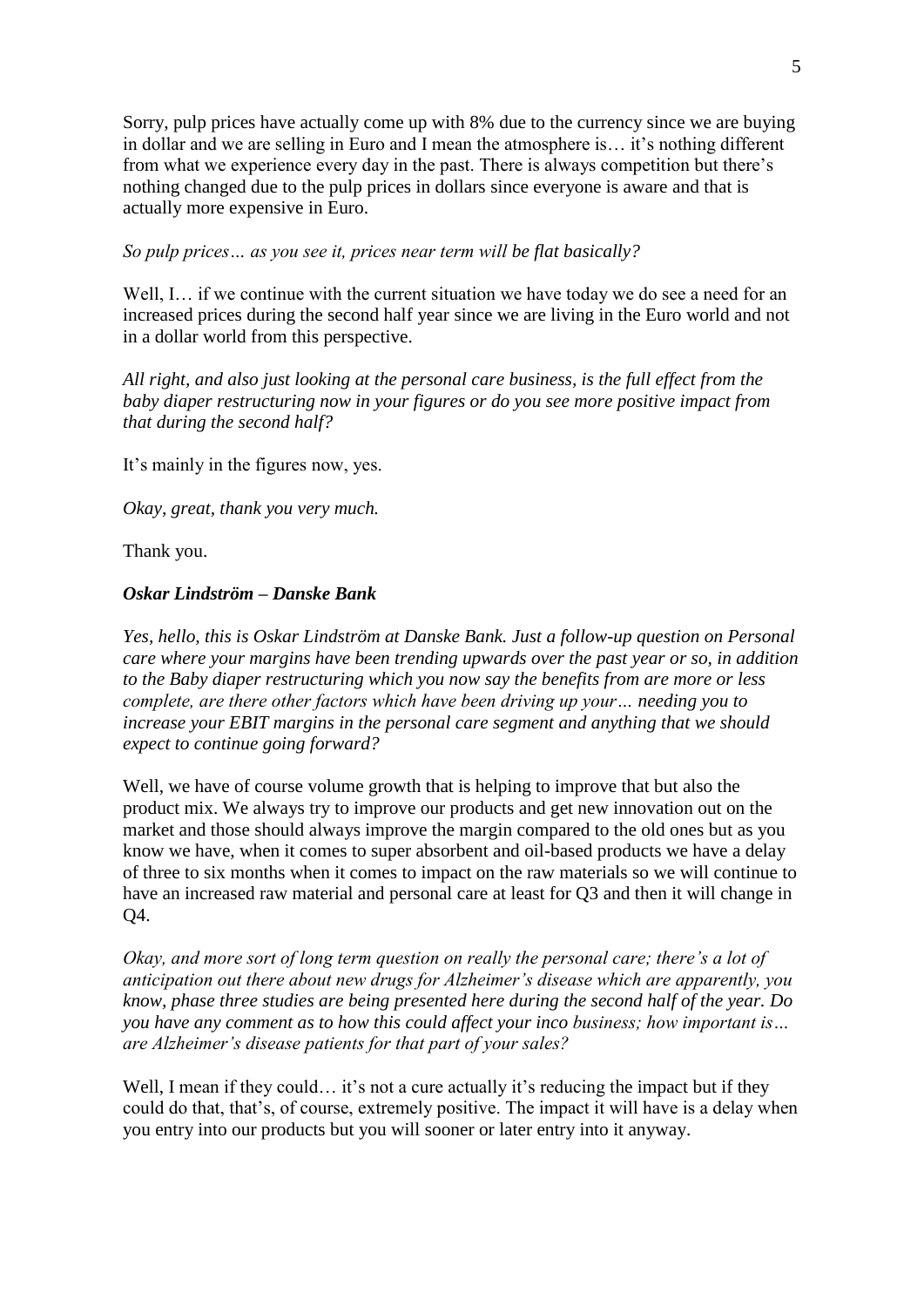*All right, thanks. A final question on your tissue pricing, you're saying here that your earlier reply that prices are roughly stable; if I look at your quarter on quarter deviation table which you publish on your website, seems that there is a negative price mix effect on the tissue earnings this quarter compared to the previous quarter. Could you provide some detail on that, please?*

Well, my comment was going forward O3, O4 and not in O2, we're… as long as we have contracts re-negotiated or a new contract coming in all over the year and we have had one or two contracts in Q2 that were on a lower level than the average of the contracts.

*Is that something that you expect, you know, could continue as, you know, other older contracts are re-negotiated?*

No, my expectation when we see increased costs in pulp is that we will have to increase prices rather than decrease them but the impact of the contracts we have had during Q2 will, of course, remain for the rest of the year.

*So we shouldn't see a negative deviation quarter on quarter deviation figure in Q3; is that what we… how we should see it or?*

I can't give that detailed forecasts.

*All right, yes, thank you very much. Those were all my questions.*

Thank you.

## *Mikael Jåfs – Cheuvreux*

*Yes, hello, good afternoon, everybody. I have a question regarding the fact that we see a strengthening Swedish Kroner. I mean it was around nine kroner just a few weeks and*  now trading around 8.5 and then I wonder how this will sort of affect SCA if we stay at *these very strong levels versus the Euro.*

I think for all Sweden export industry operating from Sweden exporting it will, of course, have a negative impact in transaction. Then there will be translation impact on SCA also since we have the bulk of the sales in Euro but not an impact on transaction and overall if you have a 10% weakness of the Swedish Kroner it will be 1.7 billion on the yearly basis if you take the translation, the impact of that, but I mean in reality we don't bring the cash back to Sweden. We reinvest it so it doesn't have a real impact. It's more a translation but for the production in Sweden, and that's mainly or… yes, mainly the Forest operation today, it will be a transaction impact also so that's a tough situation when the Swedish Kroner is as strong as it is today.

*Is it fair to say that that would sort of increase the need for additional costs actions in Swedish operations then?*

It will be… if it remains, absolutely, and that goes for the whole industry in Sweden.

*Many thanks.*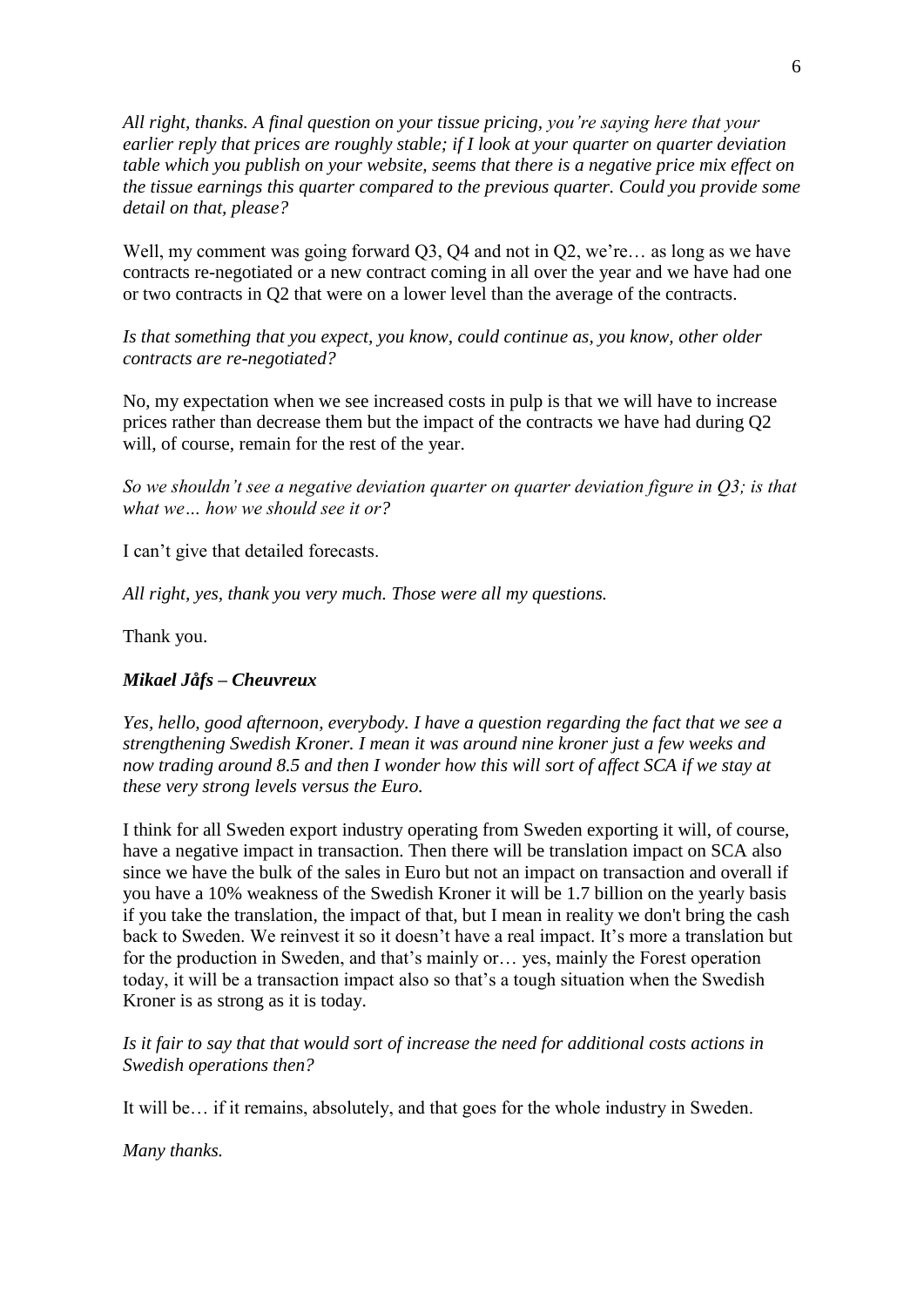### Thank you.

## *Karri Rinta – SHB*

*Yes, thank you. Karri Rinta from Handelsbanken, and a few questions. Firstly, in Tissue and Personal care you mentioned in a year on year comparison improved product mix. What is driving this, given the uncertain macro environment, and how sustainable is this also going forward?* 

If I start with Personal care, it will take a lot before anyone is trading down in products that they are confident in. If you take the Feminine side, or if you take the Inco side, and even the Diaper side. And we haven't seen any down trading in those areas. When it comes to Consumer tissue, it's the same, very little down trading, but maybe more in promotion, you'll buy one and you'll get two, and things like that. And it was the same in the last recession also. Very little down trading, but a lot of promotion. And people are buying smarter rather than different products. So I don't see any risk at all from a volume perspective in our hygiene operation.

*Okay. What is the, if I look at the second quarter last year and second quarter this year, what drove the historical improvement in the product mix?* 

It's mainly new innovations coming up in our different business areas and in a way from home also, that we have more added value sales. We have an incredible development in the US where they're transforming commodity into value added, and that is of course increasing the margin quite substantially. And that is on-going, even though we do have a difficult economic situation.

*All right, thanks. You did also mention cost savings both in personal care and tissue as drivers that improved earnings.* 

Yes, absolutely.

*Can you break that into this restructuring programme, and is there any element of lower promotional spending versus the first quarter when you had a high promotional spending?* 

The cost programme I'm referring to is the one we communicated last year, which we are now implementing gradually, so it's not going to change to that. Lennart, do you remember the figures?

## **Lennart Persson**

I mean, it is 700 million SEK saving we announced from the restructuring programme in late October last year.

## **Jan Johansson**

And when it comes to promotion, we don't see any change in that, neither up nor down. It was only during Q1 we had a higher to offset some of the seasonality. But now we are on the normal level.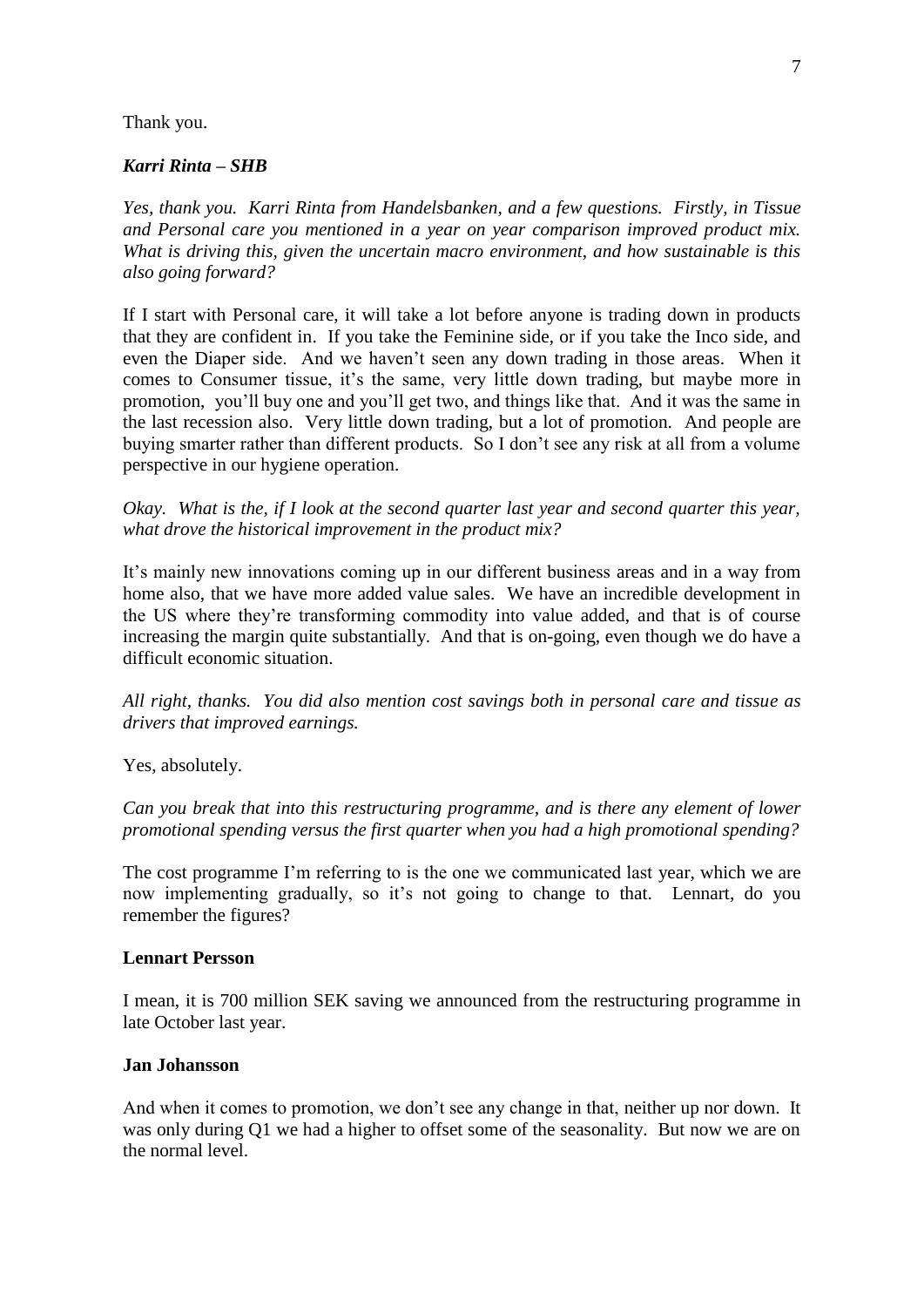*Okay, thanks. And then finally, it seems to be that there's a growing discrepancy or gap between the growth numbers when it comes to emerging markets and mature markets. How should we factor this into our margin expectations for SCA as a whole, that a bigger and bigger part of your growth comes from the emerging markets, now in the, let's say, for the next two to three years. Is it diluting or improving margins?* 

It's of course very positive that we grow in emerging markets, but still it's a very small part of our sales, which we have to remember, in particular in the tissue side. And where we are established, like in Latin America, I can't see that the growth will have a negative impact on the margin. When we enter a new market, like China, it will, in the beginning, have a negative impact on the margin, but that's still so small from an overall perspective.

## *All right.*

I don't know if that was an answer to the question, but it was an attempt, anyway, to answer it.

## *That was good enough, thank you.*

Thank you.

## *Linus Larsson – SEB Enskilda*

*Thank you, it's SEB Enskilda. A couple of questions relating to the concessions in conjunction with the Georgia-Pacific acquisition. Is there a timeframe as to when you will have needed to divest these operations that you mentioned? And do you have any sort of indicative range of expected proceeds from these operations?* 

Well, first of all, there is a process for that that the European Commission has clearly stated. So there is a six month timeframe, and we're following that. We have a lot of interested parties in this, and there will be a trustee appointed as well for this process. So that's what we're going to say at this point. And of course we started the process long before we got the information from the commission, since we knew quite well where the problems will be.

*Okay. Any, very rough, indicative range of the value that you expect from these operations?* 

It's too early to say that, but in our assumptions, when we communicated the deal, we believe that it will at least not be different to that, it will not change the assumption that you have of the business.

*Okay. Because the acquisition price that you're communicating I think is €1.32 billion, that is a gross figure, I presume?* 

Yes.

*And then you say that you will give up something like €200 million worth of sales. Should we expect that the percentage of sales that you've giving up corresponds to the percentage of value that you're giving up, or is that being a bit harsh?*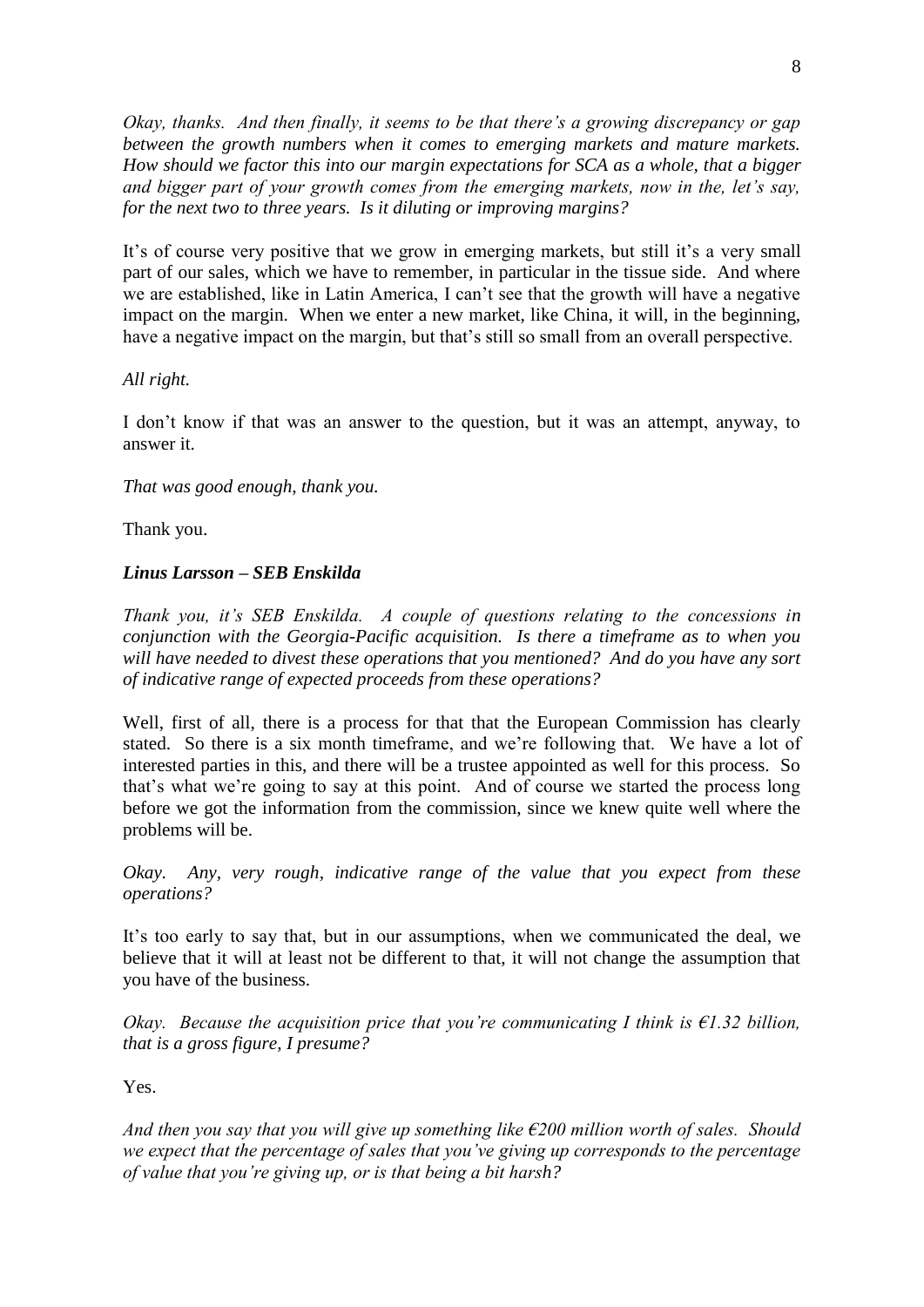No, it's probably quite different.

*Okay. And just so I get things right here on what you're actually selling, did I hear it right that you're selling, what you're selling includes three paper making units?* 

Its three manufacturing sites. Two of them are integrated sites with both paper making and converting, and one is converting only.

*Okay. So it's only the Drammen and the Welsh operation which are paper making units?* 

Yes, in Bridgend (UK) and in Drammen (Norway) you have it. Horwich (UK) is a converting site only.

*Great.* 

And it depends, of course, very much on, I mean, we have interested buyers which are industrial buyers, and also private equity, financial, and so forth. So the whole set up would, of course, it's too early to discuss any effects of that before we're ready.

*Yes, yes. Great. And then given, on this call we've already talked about the fast movement of the Swedish krona compared to the euro; in the end, what was the purchase price, considering that the hedging that you might have done, what was the purchase price in krona, and did you also hedge the expected profits from the acquired operations?* 

### **Lennart Persson**

We have not hedged the purchase price.

*Okay.* 

Because, you know, that we need all permissions before we can do that. And we have not had the contract.

*Good, that's great. And just one final question now, with the Georgia Pacific deal closed, what's the tax rate that we should expect going forward for the group?* 

#### **Jan Johansson**

Sorry, I missed. What is the…?

*The tax rate?*

Tax rate? It will not change, it's still what we communicated  $-29\%$ .

## **Lennart Persson**

We are in the same, even if we have not seen, exactly, the earnings distribution between the countries, but I mean we have not changed the average. Thank you.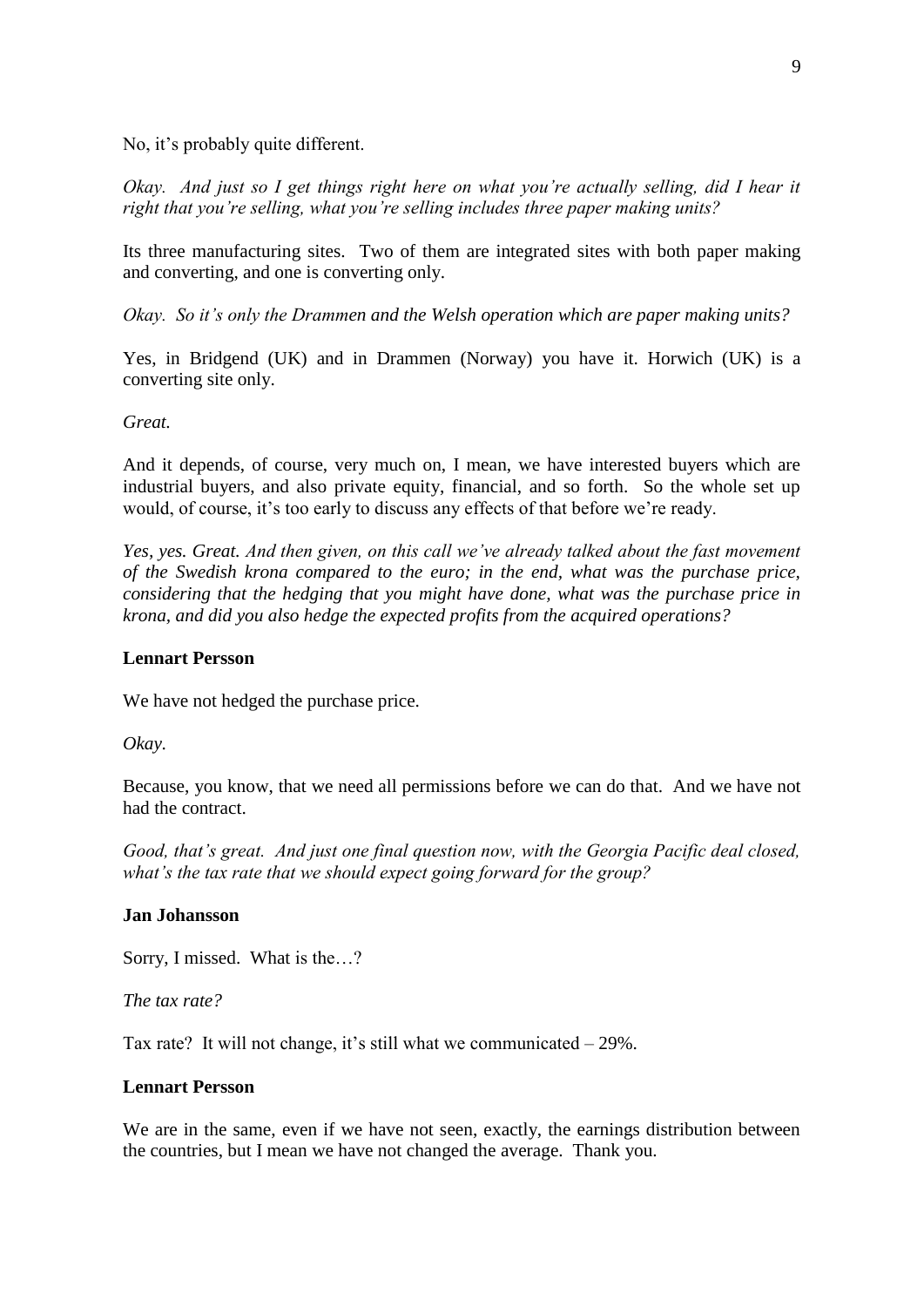*Okay, so your guidance is 29%, or…?*

Yes, per day, per day, at 29%.

*Okay, great. Thank you very much.* 

### **Jan Johansson**

Thank you.

### *Christoff Wagner – Uni Credit*

*Good afternoon to everyone. Just one question from my side is in your presentation with the Deutsche Bank conference, you forecasted total revenue or net sales of 12 billion Swedish crowns. Will this be changed because of the sales, which you have to divest, or will this remain on the same level?* 

It will be on the same level.

*And do you have any ideas how your net sales will develop over the next five years? I know this is a challenging question, but perhaps you have an idea?* 

Yes, but I think it's not something we can communicate just now.

*Okay. Last question from my side would be; you have made this joint venture for the Australasian business of yours. And I read in your web page that you have deconsolidated the sales and all the figures of that. Is this correct?* 

That is correct, yes.

*How much of these, how much sales have you deconsolidated?* 

About four…

### **Lennart Persson**

Four billion.

#### **Jan Johansson**

Four billion SEK.

*Okay. Thank you so much, and thanks, and have a good day.* 

Thank you very much, same to you.

### *Ankur Gupta – JP Morgan*

*Good morning, good afternoon, it's Ankur Gupta from JP Morgan. I have a few questions, starting with Forest. You know, there's been a quite volatile business, and*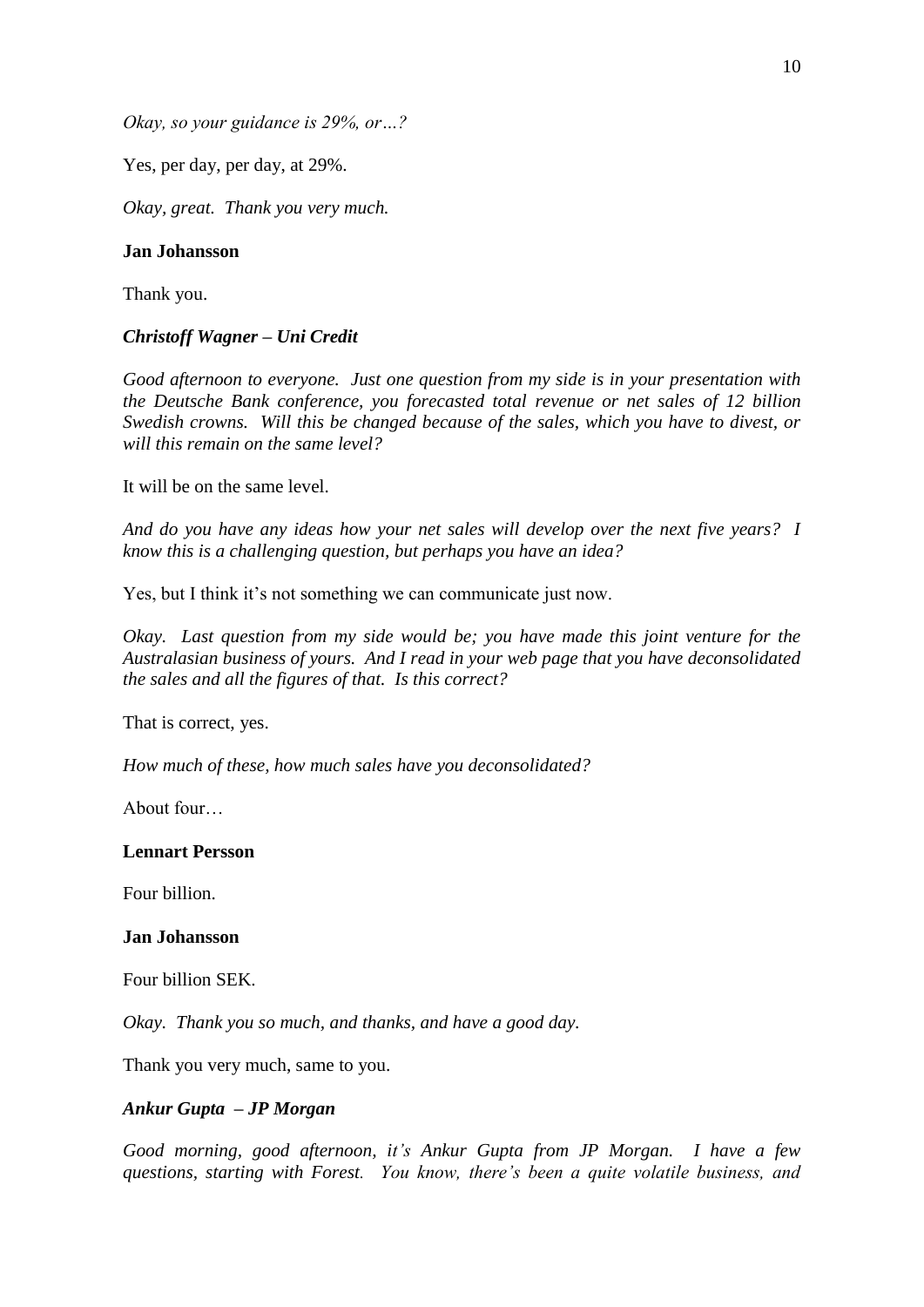*could you try to help us figure out, you know, how we should look forward in terms of your growth in the next couple of quarters, and, you know, what would be the potential impact of, you know, whatever we should look at, volume or pricing. You've said that pricing are going up, but at the same time the price realisation in some of your business are weak. So if you could help on that.* 

*And then the same thing for margin, which again have been volatile. There was an impact in Q1 from the weather problem you had in Sweden, but it would be helpful if we could have a view of the level of margin going forward. That's my first question.* 

I think when it comes to Forest, we don't have the same growth ambitions as we have in Hygiene. We have said that we want to grow in line with the market. And the situation when it comes, in particular the publication paper in Europe today is very depressed. I don't see any margin improvements in Forest going forward, for this year, if nothing dramatic happens. When it comes to our sawmill operation, it looks slightly better when it comes to supply and demand, but still the supply is a little bit bigger than demand, so I think that will probably also be flattish for the year.

And the pulp price, then, as you know, is decided on a global market, so that's more difficult to have a view on, but the estimate now is that we will see pulp coming down a little bit during the rest of the year. So it's, it's a tough situation for those kind of operations today, and particularly in the publication paper side.

*So just to follow up on that, when you said that the margin will not improve, which level are you referring? Because you had 7% in Q1, 9% in Q2, 12.5 last year, which level? Is 9% the right level you think you can deliver this year?* 

I mean, I'm not going to give single margin comments, because that will be too much of a precise forecast, but what I'm saying is I can't see an improvement from where we are now when it comes to publication. We do see prices still coming down, and we don't see any improvement in consumption.

*Okay, and that was my second follow up. Like you have been saying in your beginning remarks that you see that you start to see a slowdown in the business, not so much in personal care, a bit in away from home, what does this comment infer for Forest going forward, in terms of the performance? Shall we expect that it could worsen?*

I also said that I'm very optimistic when it comes to volume. I don't see any risk in our volumes in the hygiene operation overall.

*No, no, I'm sorry, I'm just talking about Forest, not hygiene at all.* 

Forest? I thought you said Personal care and Tissue.

*I'm saying is that you've made some comments about a worsening trend, but nevertheless it seems that Personal care is okay, and it's a bit Away- from-home in southern Europe that has worsened. My question is what kind of worsening trend shall we expect in the Forest Product division?*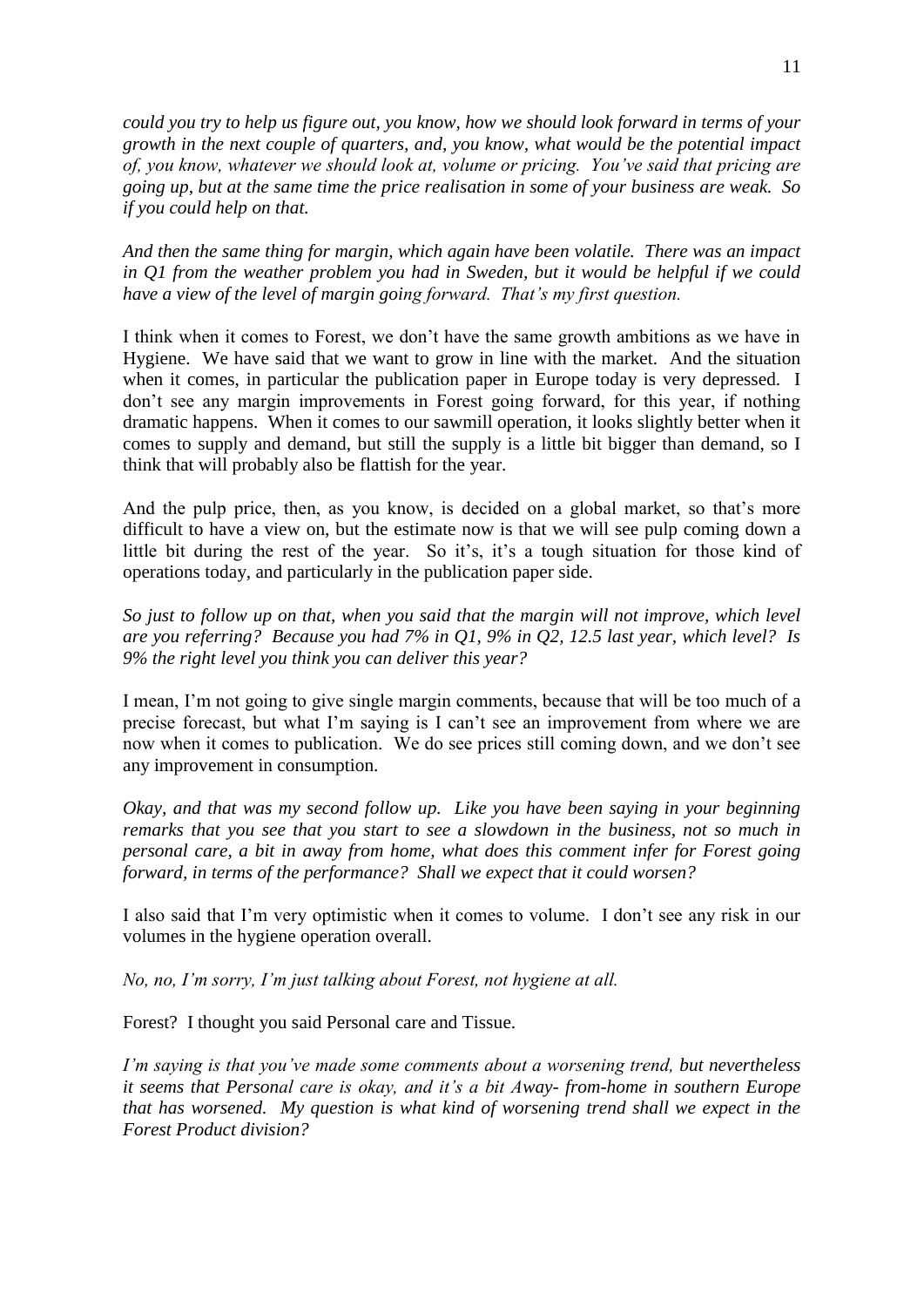It's a very good question, but it's also very difficult, because as I said year to date, we're down 10% on use, and it's also very much dependent on the advertising side, and the advertising side is dependent on the general market development. But we don't expect, we don't expect any dramatic change from the situation we are today.

*Okay. And then I have a second question, for the Personal care business, could you give us the growth in your private label, how different has been private label growth versus your own brand, in, in fact, both Personal care and hygiene?*

When it comes to private label, that's mainly an operation we have in Europe, and in Personal care it's mainly, or only in the Baby business. And the growth you have seen in Baby now is coming from the restructuring of the private label business in Europe, and the improvement of profitability in private label. So that's mainly Feminine, increase is almost 100% branded business. Tissue will change, with GP. We will have a 50/50 branded and private label, so we will grow the branded business. And the growth in Consumer tissue in Europe today is very slow. It's not a recession, it's not going down, but the growth is very slow. Emerging markets are 100% branded business.

*But my question refers to the down trading. You said you've seen a risk of down trading, so for instance if I take tissue, is private label growing less than brand, or do you see no difference between the two markets, or the two categories?* 

I'm sorry, maybe I was unclear. I said that we *don't* see any down trading in the market so far. So the growth is similar, both in private label and in branded.

*Okay.* 

But does that answer your question? Yes?

*Yes, yes. That's fine. And then last question of me, can you give us the emerging market component for both division, and how much of sales now is from emerging market, and within the growth you gave us, what is volume and what is pricing?* 

Personal care, it's about 35% from emerging market, and in tissue it's about 18-19%. And the growth is, in emerging markets, is mainly on the volume side. And the growth in the mature market is mainly on the pricing side, and innovation, with new products.

*So the double digit, like, it's 17, 20% growth in emerging market is, what, three quarter is volume?* 

It's volume, yes.

*Thank you.* 

*Oskar Lindström – Danske Bank* 

*Almost forgot what it was, sorry.* 

Should I remind you?